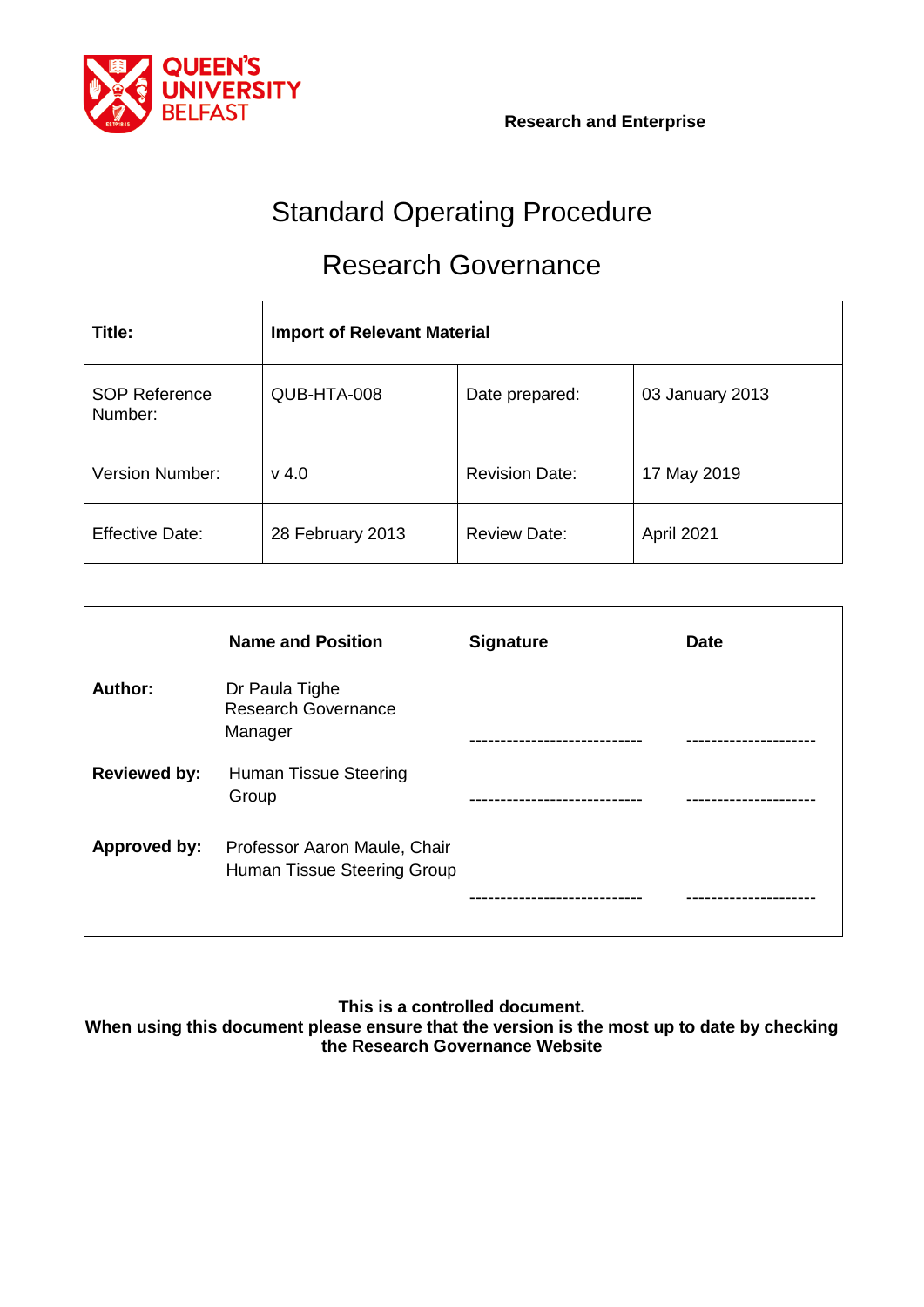# **Do Not Copy**

# Revision Log

| <b>Previous</b> | Date of             | Reason for                                                                                                | New Version Number |
|-----------------|---------------------|-----------------------------------------------------------------------------------------------------------|--------------------|
| Version number  | Review/Modification | Review/Modification                                                                                       |                    |
| 009/003         | 03/01/2013          | Rewrite because of                                                                                        | v1.0               |
|                 |                     | integration to Research                                                                                   |                    |
|                 |                     | Governance                                                                                                |                    |
| Final $v$ 1.0   | 07/01/2015          | <b>Periodic Review</b>                                                                                    | Final $v$ 2.0      |
| Final $v2.0$    | 10/04/2017          | Review in response to<br>Human Tissue<br>Authority's Codes of<br><b>Practice and Standards</b><br>update. | Final $v3.0$       |
| Final 3.0       | 17/05/2019          | Periodic review. Logo<br>and name of Chair<br>updated on cover page.<br>Web links updated.                | Final $v4.0$       |
|                 |                     |                                                                                                           |                    |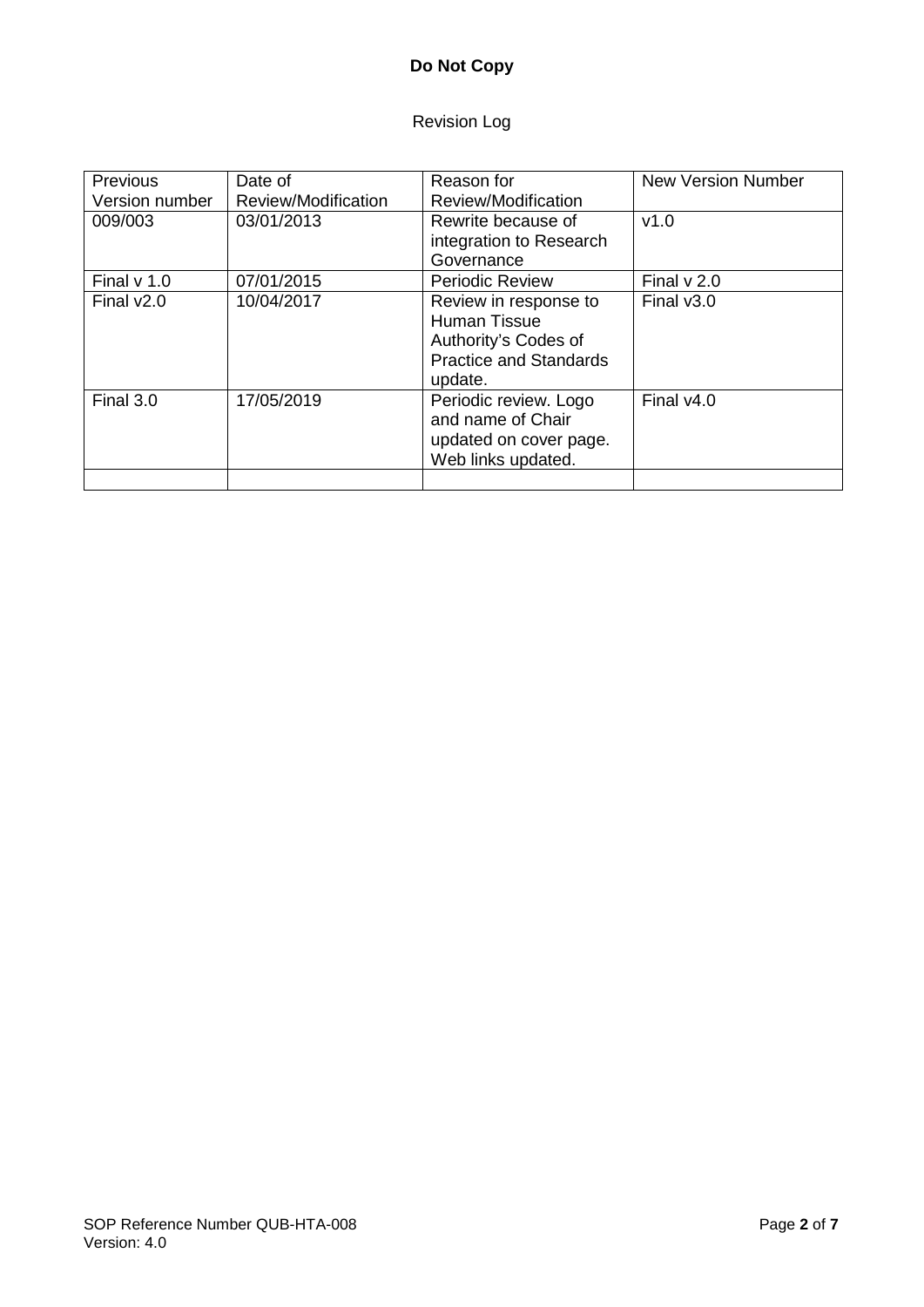#### **1. Purpose**

This Standard Operating Procedure (SOP) describes the processes involved and requirements for the import of relevant material as defined by the Human Tissue Act 2004 (HT Act).

#### **2. Introduction**

The HT Act came into force on the 1 September 2006 and provides a framework for regulation of research involving the removal, storage, use and disposal of human tissue. The Human Tissue Authority (HTA) Code of Practice and Standards E Research provides guidance on the standards expected for establishments importing human tissue.

The HTA defines 'import' as import into England, Wales or Northern Ireland from a place outside England, Wales or Northern Ireland. Transfer of relevant material from Scotland is defined as import.

#### **3. Scope**

This SOP applies to all members of University staff; both academic and support staff as defined by Statute 1 and including honorary staff and students who are involved in the import of relevant material in the areas under the HTA research licences at Queen's University Belfast.

Note: Human tissue samples collected as part of a clinical trial of an investigative medicinal product (CTIMP) or samples acquired and stored in the Northern Ireland Biobank will have their own procedures and requirements and should not follow this SOP.

#### **4. Responsibilities**

#### **4.1 Designated Individual**

The Designated Individual (DI) is responsible for ensuring that appropriate import procedures are in place and that the storage premises are suitable as required by the terms of the HTA licence**.**

#### **4.2 Person Designated**

The Person Designated (PD) is responsible for providing advice and guidance on the import of relevant material in their area as required.

#### **4.3 Chief Investigator or Custodian**

The Chief Investigator (CI) or custodian of the material is responsible for ensuring all relevant material is imported in accordance with the requirements of this SOP and that appropriate records are maintained.

#### **4.4 Researcher and Support Staff**

The researcher and/or other support staff undertaking tasks related to the import of human tissue samples must ensure that these are carried out in accordance with this SOP and that appropriate records are maintained.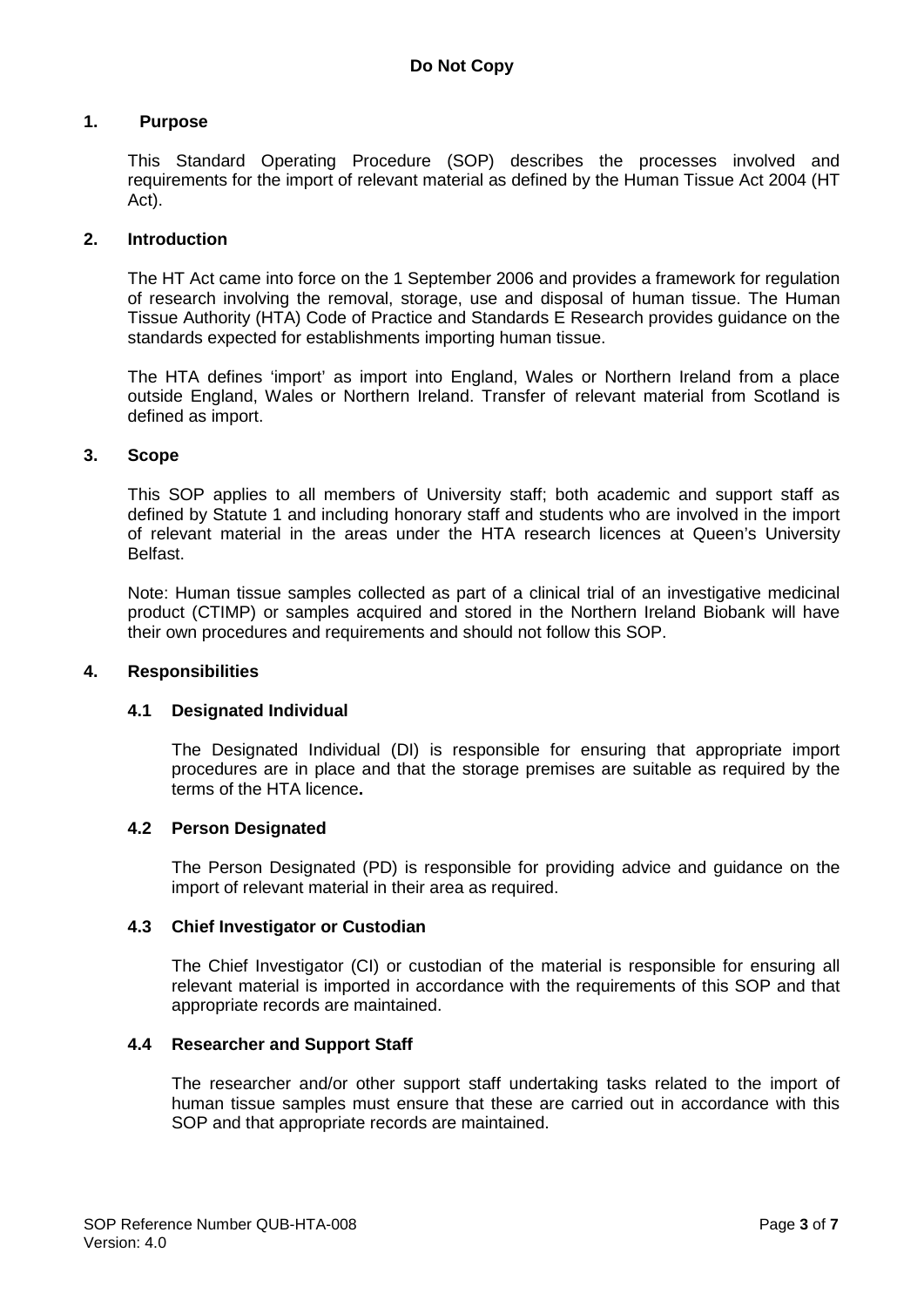#### **5. Procedure**

#### **5.1 Consent**

Consent is the fundamental principle of the HT Act. Although consent is not a legal requirement for imported material, mechanisms must be in place to provide assurance that the tissue has been obtained with valid consent.

Imported material should be stored, used and disposed of in accordance with the consent given by the person from whom it came.

#### **5.2 Justification**

CIs and researchers are required to justify the need for import of tissues in terms of accessibility, quality, timeliness of supply, cost effectiveness, risk of infection and research need. Researchers must demonstrate that the purpose for which they wish to import such material cannot be adequately met within England, Wales and Northern Ireland.

#### **5.3 Ethical Approval**

Researchers must ensure that any material intended for import is sourced consistent with the legal and ethical review requirements in England, Wales and Northern Ireland. Where possible, approval should be obtained from a Research Ethics Committee (or equivalent) in the source country.

#### **5.4 Authority to Import Form**

An Authority to Import Form (Appendix 1) along with any supporting documentation (eg evidence of consent process, ethical approval) must be completed and submitted to both the DI and the Research Governance Team. The DI must approve the import prior to the transfer of any samples into the University.

#### **5.5 QOL Tissue Register and Documentation**

All relevant material imported into the University must be logged on the QOL Tissue Register within one month of receipt (see QUB-HTA-001).

Material Transfer Agreements (MTAs) or Service Level Agreements (SLAs) governing the import of relevant material must be reviewed by the Contracts Team and signed by an authorised University signatory. Individual CIs or researchers are not permitted to sign agreements on behalf of the University. Authorised signatories from the supplying and receiving organisations must both sign the agreement prior to any samples being received.

Records of transport and delivery, MTAs or SLAs must be maintained. Records relating to the import of material must be retained for a minimum period of 5 years after disposal.

#### **5.6 Disposal**

Imported material must be disposed of in accordance with the University's SOP on the Disposal of Human Tissue (QUB-HTA-002).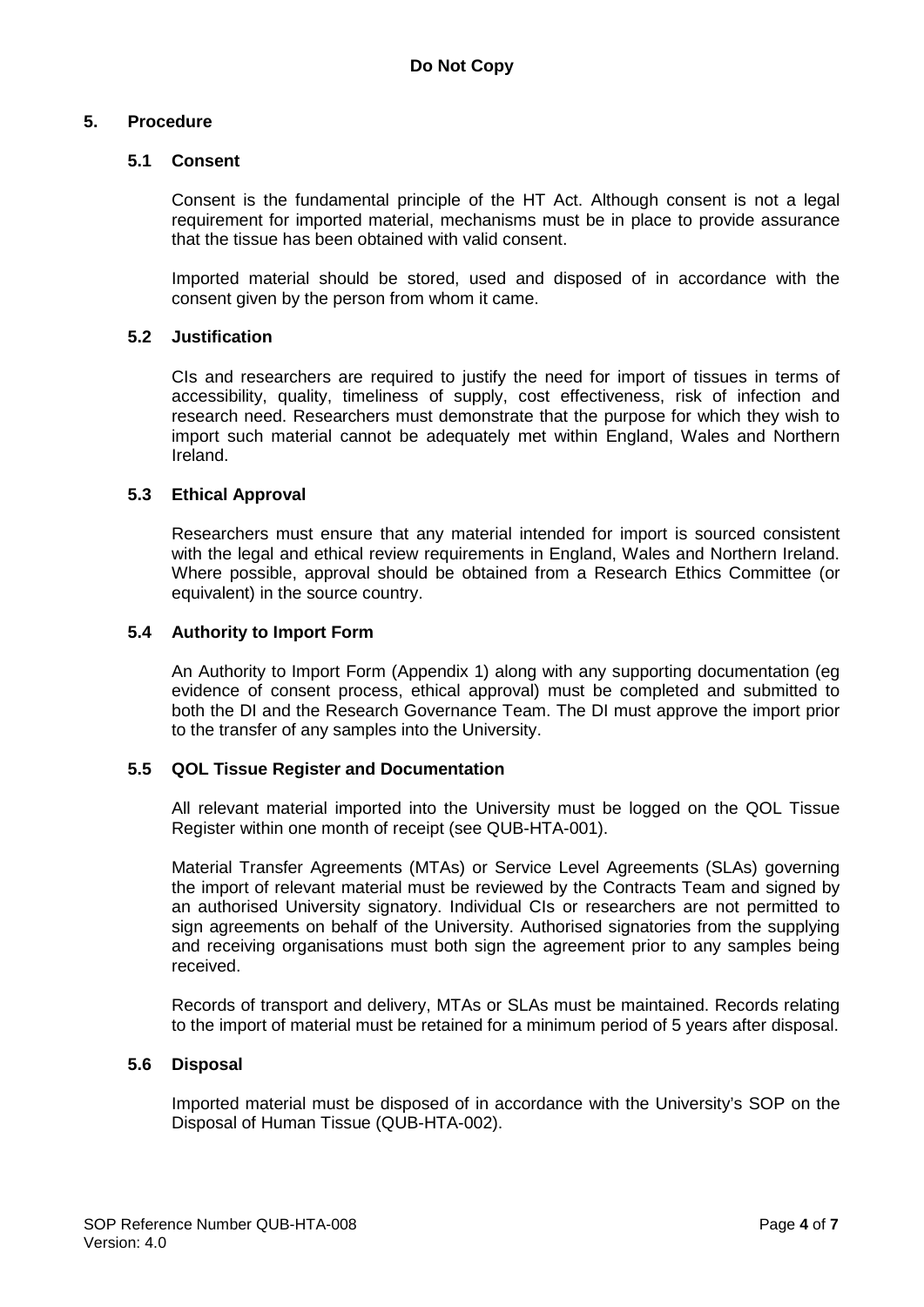### **Do Not Copy**

The requirements of the MTA/SLA must be followed (eg return to supplier or transfer to another laboratory). Specific requests or stipulations regarding the disposal of imported material (eg return to country of origin for disposal) should be adhered to.

#### **5.7 Transportation**

Relevant material must be packaged and transported in accordance with any applicable regulations for hazardous material (eg the International Air Transport Association (IATA) Dangerous Goods Regulations, European Agreement concerning the International Carriage of Dangerous Goods by Road (ADR), Regulations Concerning the International Carriage of Dangerous Goods by Rail (RID), International Maritime Dangerous Goods (IMDG) Code).

#### **6. References**

Human Tissue Authority Code of Practice and Standards E Research <https://www.hta.gov.uk/hta-codes-practice-and-standards> (last access May 2019)

Human Tissue Authority Code of Practice and Standards A Guiding Principles and the Fundamental Principle of Consent <https://www.hta.gov.uk/hta-codes-practice-and-standards> (last accessed May 2019)

Human Tissue Authority definition of relevant material [https://www.hta.gov.uk/policies/list](https://www.hta.gov.uk/policies/list-materials-considered-be-%E2%80%98relevant-material%E2%80%99-under-human-tissue-act-2004)[materials-considered-be-%E2%80%98relevant-material%E2%80%99-under-human-tissue](https://www.hta.gov.uk/policies/list-materials-considered-be-%E2%80%98relevant-material%E2%80%99-under-human-tissue-act-2004)[act-2004](https://www.hta.gov.uk/policies/list-materials-considered-be-%E2%80%98relevant-material%E2%80%99-under-human-tissue-act-2004) (last accessed May 2019)

#### QUB Safety Service

<https://www.qub.ac.uk/directorates/EstatesDirectorate/UniversitySafetyService/> (last accessed May 2019)

#### **7. Appendices**

Appendix 1 Authority to Import Human Samples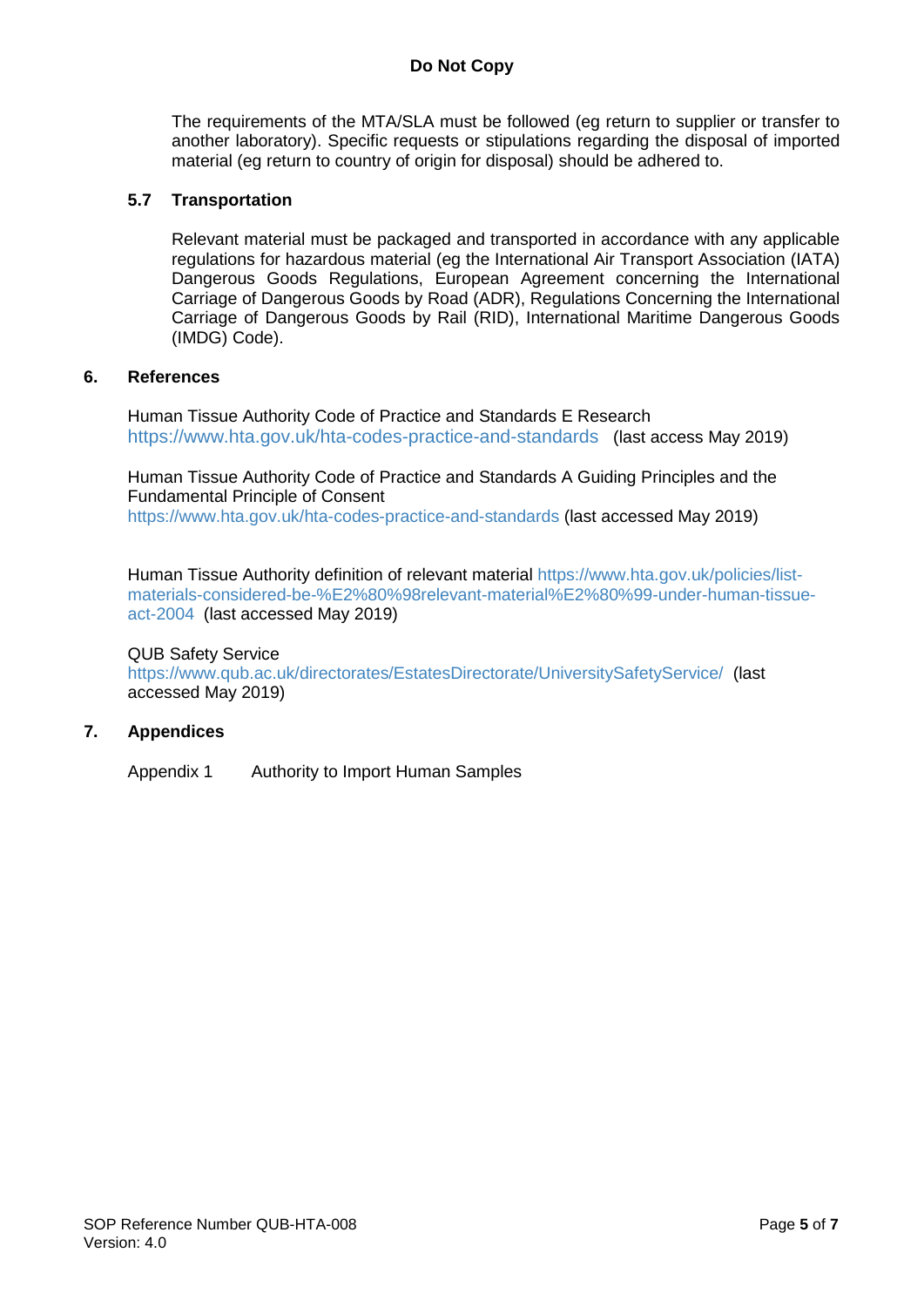QUB-HTA-008



Appendix 1

## **Authority to Import Human Samples**

To be completed by the Chief Investigator or Person Responsible for undertaking the import of relevant material into the University and submitted to the Designated Individual [\(j.james@qub.ac.uk](mailto:j.james@qub.ac.uk) (MBC/BCH) or [g.j.mckay@qub.ac.uk](mailto:g.j.mckay@qub.ac.uk) (RVH)) and the Research Governance Team [\(researchgovernance@qub.ac.uk\)](mailto:researchgovernance@qub.ac.uk).

| <b>Chief Investigator</b>                               |                 |  |  |  |
|---------------------------------------------------------|-----------------|--|--|--|
| Name:                                                   | Title:          |  |  |  |
| Contact details:                                        | Address/Centre: |  |  |  |
| E-mail:                                                 |                 |  |  |  |
| Telephone:                                              |                 |  |  |  |
| <b>Study Details</b>                                    |                 |  |  |  |
| <b>Research Study Title:</b>                            |                 |  |  |  |
| Appropriate consent obtained?                           | Yes/No          |  |  |  |
| Are you a named Co-investigator?                        | Yes/No          |  |  |  |
| Ethical Approval Number/School Ethics Number            |                 |  |  |  |
| Materials Transfer Agreement reference (if appropriate) |                 |  |  |  |
| <b>Supplier details</b>                                 |                 |  |  |  |
| Name of supplier organisation                           |                 |  |  |  |
| Address of supplier organisation                        |                 |  |  |  |
| Name of supplier                                        |                 |  |  |  |
| <b>Sample details</b>                                   |                 |  |  |  |
| Type of sample (eg liver biopsy)                        |                 |  |  |  |
| Quantity of samples (eg 10 x 0.5gm)                     |                 |  |  |  |
| <b>Storage Conditions</b>                               |                 |  |  |  |
| Under what conditions will the samples be               |                 |  |  |  |
| stored? (eg -80°C)                                      |                 |  |  |  |
| <b>Justification for Import</b>                         |                 |  |  |  |
| Reasons why it was necessary to import tissue:          |                 |  |  |  |
|                                                         |                 |  |  |  |
| <b>Planned fate of samples</b>                          |                 |  |  |  |
| Planned fate of samples following project completion:   |                 |  |  |  |
| (in accordance with terms of the MTA/SLA)               |                 |  |  |  |
| Return to supplier                                      | Yes/No          |  |  |  |
| Transfer to another organisation                        | Yes/No          |  |  |  |